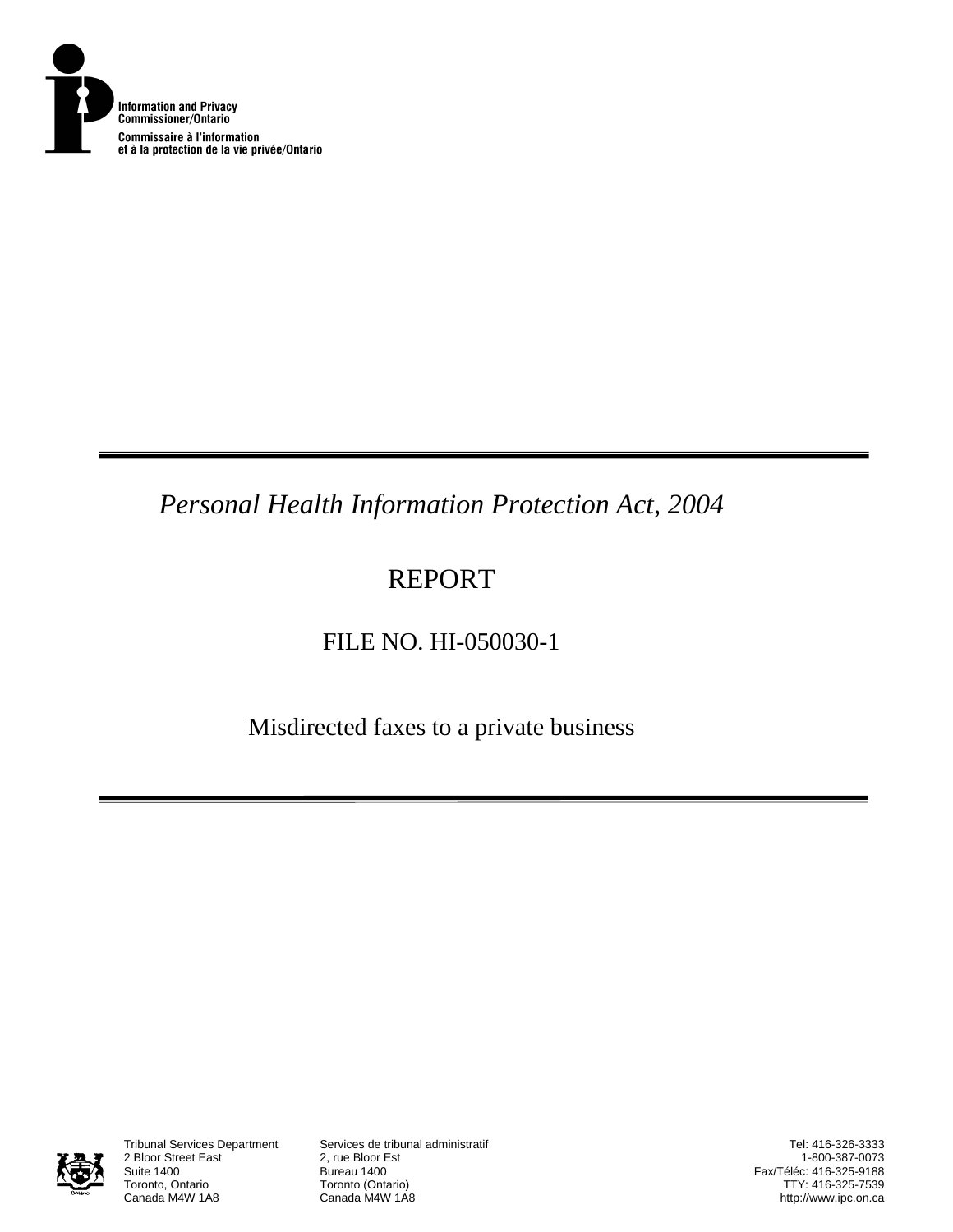# *Personal Health Information Protection Act, 2004*

### **REPORT**

**FILE NO. HI-050030-1** 

**INVESTIGATOR: Gillian Judkins**

### **SUMMARY OF INFORMATION GIVING RISE TO REVIEW:**

Mr. John Musson, owner of 4 Print.ca, reported to the Office of the Information and Privacy Commissioner/Ontario (the IPC) that numerous faxes that contained personal health information, which were intended for a number of different health information custodians, had been received at his business. As a sample, Mr. Musson provided the IPC with 21 faxes that had been received between April and August of 2005, at his place of business.

#### **RESULTS OF REVIEW:**

Mr. Musson informed the IPC that he had been receiving misdirected faxes for the past 10-15 years at his business, from a number of sources. Over the years he had contacted the various senders to inform them that they had the incorrect fax number but recently the faxes had increased in volume and he was not always able to contact the senders.

Mr. Musson was concerned that personal health information had been received by himself instead of the physicians the faxes were intended for. Over the past summer, he began to keep the faxes that had personal health information on them in order to provide a sampling to the IPC of what he had been receiving. Mr. Musson stated that he had given the IPC all the health related faxes his shop had received and that he was not in possession of any additional faxes.

As a result, the IPC reviewed the faxes and determined that there were 19 health information custodians and an insurance company who were the senders of the misdirected faxes. The 19 health information custodians included physicians' offices, hospitals, pharmacies, and laboratories. These 19 custodians and the insurance company were all contacted by the IPC and asked to immediately remove the incorrect fax number from their system. They were also told to advise any staff that may have been using the incorrect fax number. In addition, they were asked to review and correct any databases or manuals that may have contained the incorrect number.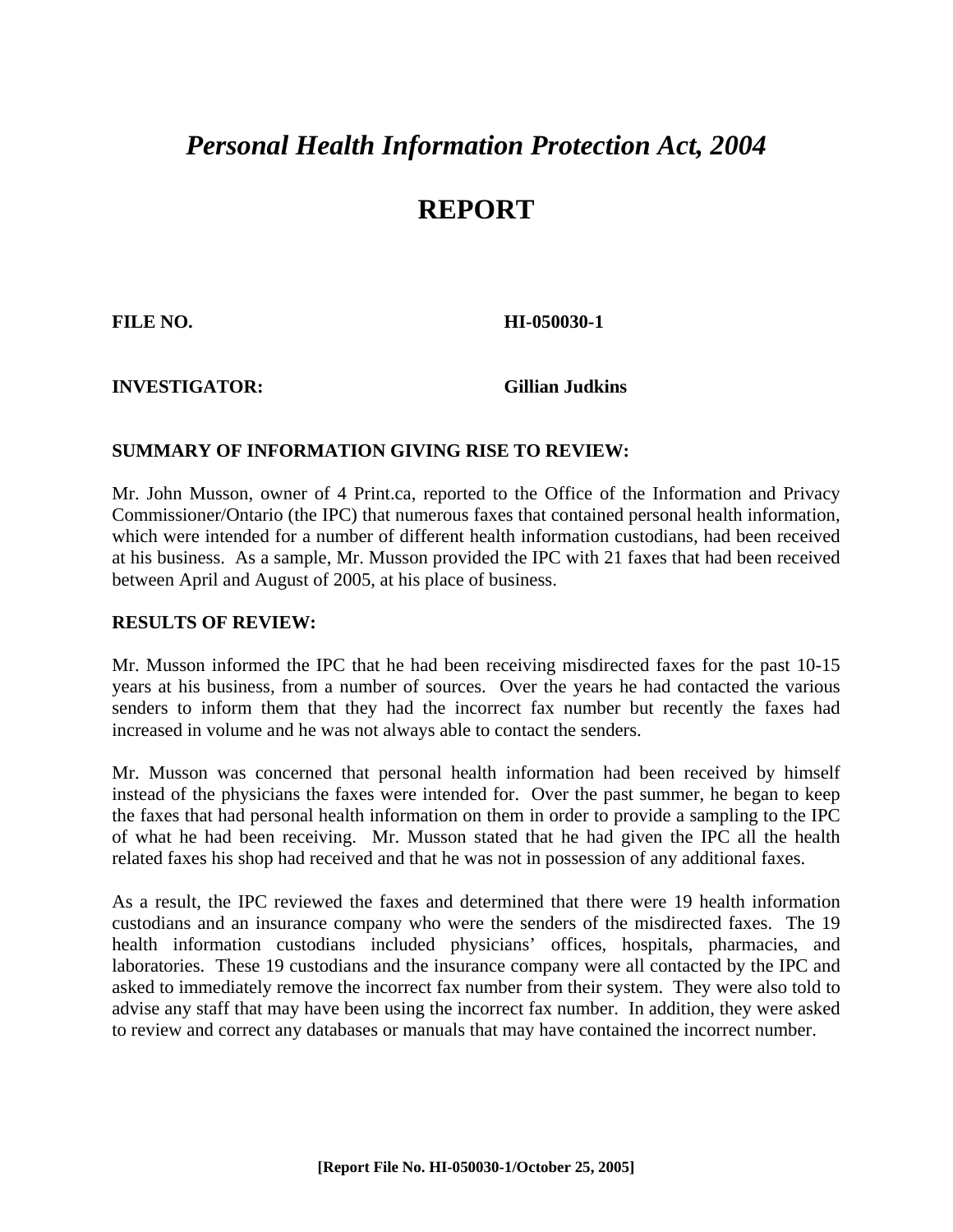The IPC also determined that seven physicians were the intended recipients of the faxes and each of their offices was contacted about the matter. In one case, the IPC was advised by the sender of the fax that they were unable to determine who the intended recipient was.

Further investigation revealed that the majority of faxes were intended for physicians who worked at, or had previously been affiliated with, a walk-in clinic. The clinic was then contacted immediately to find out if they could assist the IPC in determining where the custodians may have received the incorrect fax number. The clinic's correct fax number was one digit different from the incorrect fax number. The clinic checked all relevant information such as business cards and listings for their current physicians to ensure that the number had been printed correctly. The clinic confirmed that all of their printed materials had the correct fax number listed.

The IPC then had further discussions with the custodians who had sent the misdirected faxes and found that there had been a physician directory printed in 2002-2003 that contained an incorrect fax number for at least one of the physicians.

As a result, the IPC contacted the publisher of the directory. A search by the publisher of their database revealed that it did indeed list the incorrect fax number from 2001 on. The directory had been printed twice in the past 10 years and the publisher had a list of all individuals who had received their directories. The publisher agreed to immediately remove the incorrect fax number from their database and also notify the recipients of the directories, via fax, that there was an error that should be corrected immediately in the directories. The IPC requested the publisher to confirm, in writing, when this was completed. On October 20, 2005, the publisher confirmed in writing that notification had been faxed out to all recipients of the Directory.

Section 12(2) of the *Act* requires health information custodians to notify patients if their personal health information is stolen, lost or accessed by unauthorized persons. Although the responsibility to fulfill this obligation rests with the 19 custodians who sent the faxes, each of the seven physicians who were the intended recipients of the faxes agreed to undertake the notification of their patients, given that in some situations, they had more than one patient who had been affected and the physicians had recently been in contact with these patients. In the one case in which the intended recipient was not able to be identified, the sender of the fax notified the patient directly.

The 19 custodians who had originally sent the faxes in this matter were requested to provide to the IPC, in writing, the steps they have taken to rectify the situation in each of their facilities. The seven physicians who had patients involved in this matter were also asked to confirm in writing, once they have notified their patients of the above breach. All the patients involved would be provided with the contact number for the IPC in the event that they wished to discuss the matter further with our office.

Although all of the custodians who misdirected the faxes have responded verbally to the IPC that they have taken the necessary steps to change the incorrect fax number, they have all agreed to provide written confirmation of their investigation and the actions they have taken in this matter. To date, the IPC has received written confirmation from 17 of the 19 custodians who misdirected